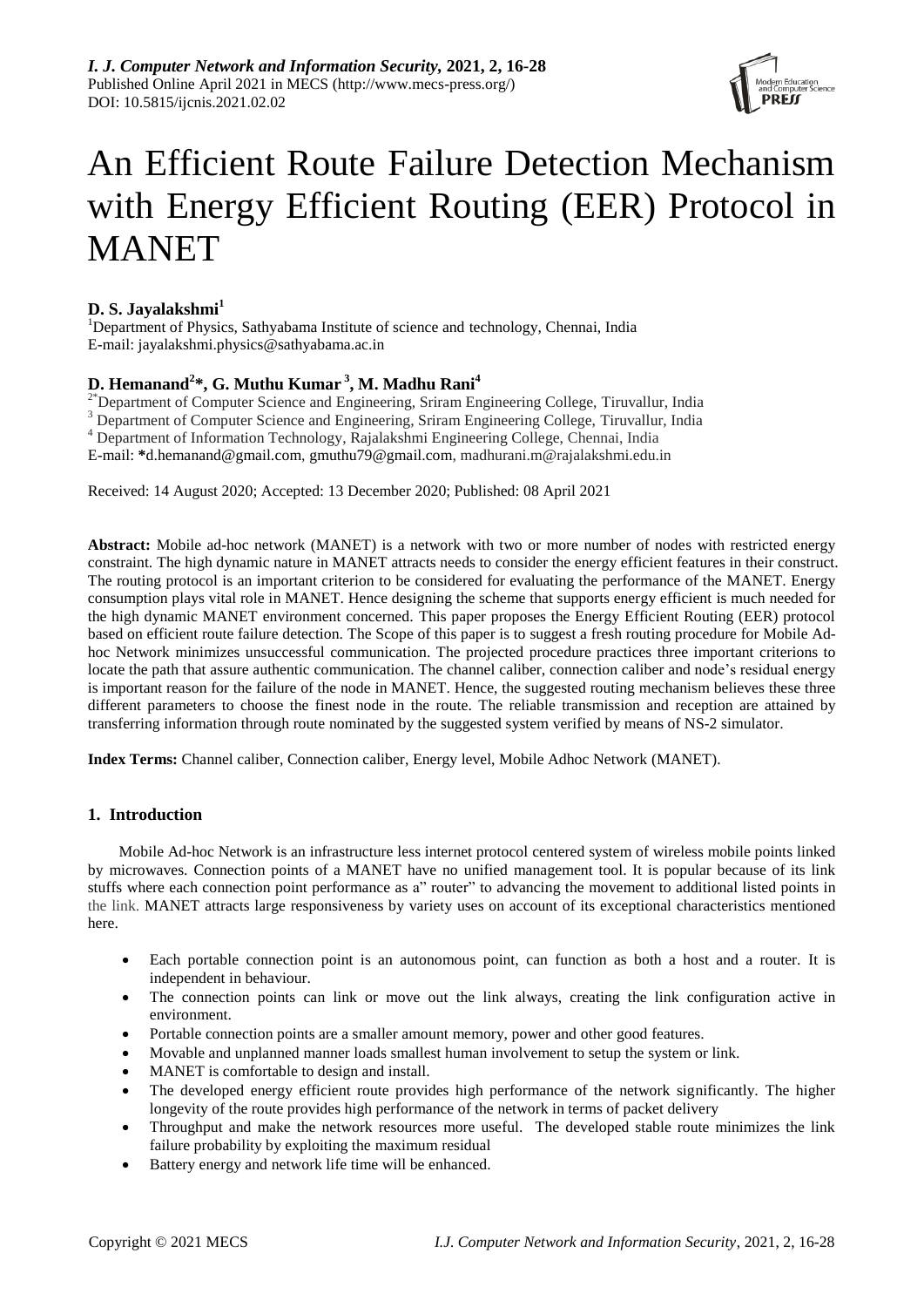In Armed forces field of battle [1] MANET is used to interchange the data between armed forces and automotive. MANET is predominantly applied for Meeting usage since it can provide the flash connection between cellular instruments for example tablet and notebook computers. Features like basic structure less and instant connection make MANET be applied simply for disaster situations.

The network topology in MANET is highly active due to the displacement of connection points; therefore, current term undergoes regular path breaks. This situation often leads to highly dynamic environment and minimize the QoS [2]. Then QoS is mandatory as MANET is predominantly applied for serious and delicate usage. The parameter of QoS are Data rate, Jitter and reliability. The disturbance between the nodes largely impact the OoS [3].

As MANET is a decentralized network, it lacks in admission control. The admission control is much important to decide whether the available resources is sufficient for reliable communication as it does not has fixed infrastructure. The multi-hop communication in MANET is severely affected by high speed variation in the quality of channel exists between the nodes. The link quality of the points in the multi-hop path may affect the QoS provided by MANET. The energy of the point in multi-hop path is also important to guarantee the reliable communication [4]. If the node energy level goes beyond the certain level, [5] it will not able to transmit the data instead it becomes dead node. Various protocols are available to select the relay nodes in multi-hop path. But they are not providing the complete solution for all above started problem in MANET.

The suggested EER method improves intelligence to nodes and develops a advanced route during the discovery phase. By taking into account, nodal energy and current queue status, network lifetime, throughput, end to end delay and improves network performance significantly.

## **2. Literature Review**

The restricted assets in MANETs ready the designing an effective and consistent routing mechanism a very provocative complexity. A smart directing mechanism is essential to effectively consume the restricted assets all together be flexible to dynamic network environment circumstances for instance, traffic density, link extent and link splitting. Meanwhile, the routing mechanism should offer diverse levels of QoS to dissimilar applications. Proactive and Reactive are the two different classification of MANET. A proactive is also identified to as "table-driven" protocol. With a proactive, connection points in a MANETs consistently examine paths to all accessible nodes and try to keep reliable, updated direction-finding data. Hence, a starting point can catch a moving track instantly. It leads to high routing overhead. Reactive for MANETs are also known as on-demand routing protocols. In a reactive, routes are examined only need arises. A path finding process appeals a path-finding procedure. When a path has been initiated or no path is found after inspection for all path arrangements, then we can come to conclusion that path finding process gets completed. For extremely dynamic huge scale mobile ad hoc networks, proactive routing is not finest suit [6]. Beside we discuss further about recent routing mechanisms proposed by various authors in this section.

Zehua Wang et.al., [7] projected (PSR) Proactive Source Routing Protocol there by attained unscrupulous data passing conceivable in MANET. To establish the spanning tree between adjacent nodes, each connection point occasionally interchanges the data required. Hence, we came to understand that each connection point in the network is having route to access the other access points in the network. This routing mechanism permits source routing that minimizes the routing complexity. Then it will not believe the QoS measures. It directs to common route failure in the extremely unpredictable MANET environment.

Lavanya et. al., [8] investigated that connection loss is the important characteristic of putting down the operation of the network. They calculated the path failure of Ad hoc On-Demand Distance Vector (AODV) and suggested the answer to improve. A new method is suggested to reduce the path loss in network by gathering the substitute route. In this method, in-between connection points in the route involved in the path finding mechanism. So, overall complexity is minimized. Connection loss is only taken in to account for path loss in this approach.

In MANET Communication, the connection points can be compromised for the period of path finding mechanism. Ritu Sharma et.al., have selected the Ad-hoc On Demand Distance Vector (AODV) directing protocol because of its best performance in highly dynamic MANET to include security for the route. The AODV is modified to Proficient Adhoc On demand Distance Vector Routing (PASODV) [9] by using genetic algorithm [10] to discover the best route and to reconstruct the route in case of route failure. The Hash chain and digital signature algorithm are used to maintain the security in PAODV.

Michal Pioro et.al., [11] have observed the problem on the enhancements MANETs. The connections volume is changed on because of variation in the route. To address this trouble in this enhancement process, the connection readiness is taken in account for the path finding process. The authors built a model with path finding mechanism to minimize the connection rate trouble. He also briefly stated that route failure can happen because of the energy level of the in-between nodes.

Fan Bai et.al., [12] analyzed the impact of mobility in adhoc routing protocols in terms of statistics of path duration. From the analysis, the authors suggested that exponential distribution with suitable parameterization will give the accurate path duration for various mobility models. The capacity of the channel and the energy level is not considered for the estimation of path duration.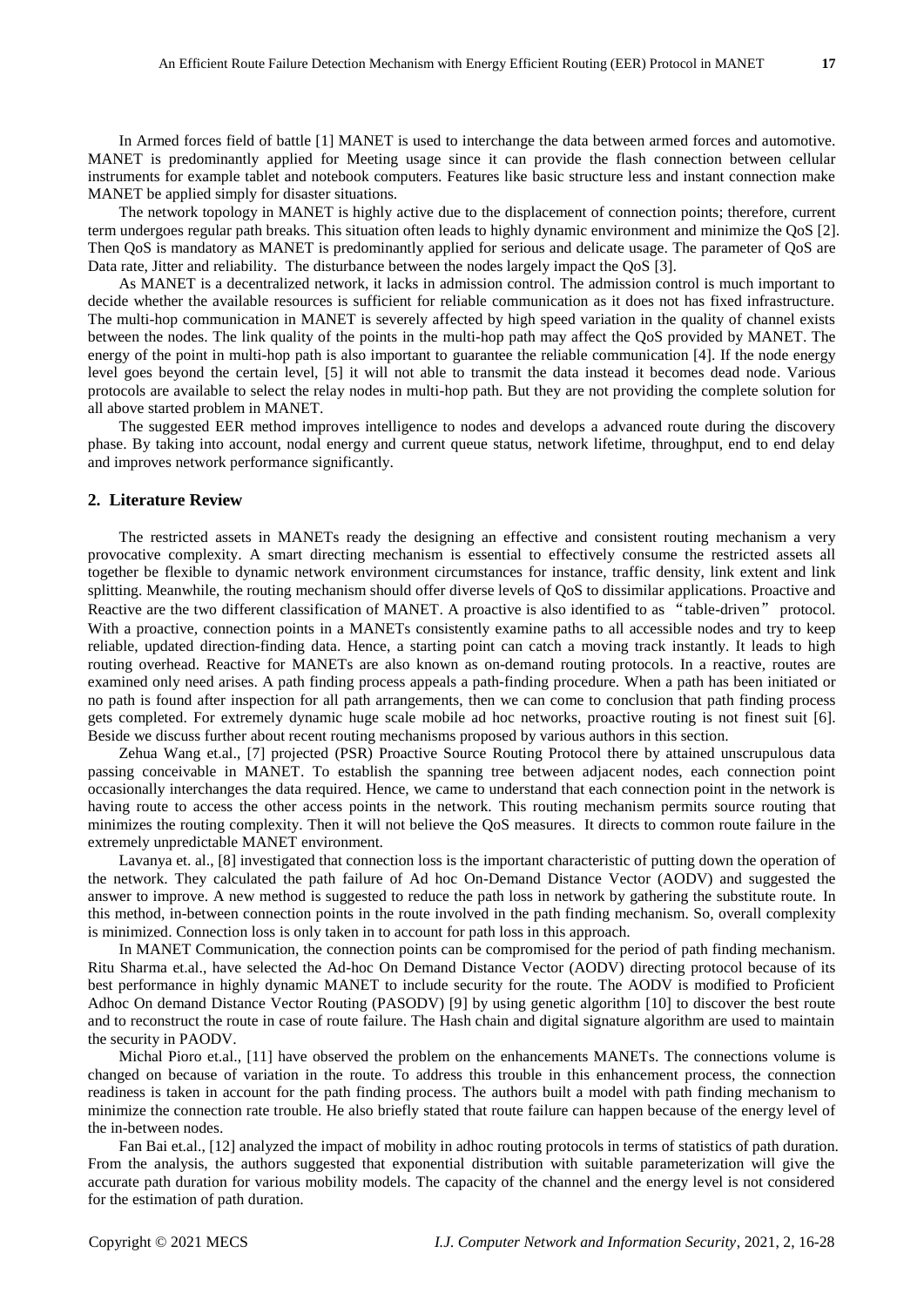Jihui Zhang et.al., [13] resolved the enhancement complexity in network routing by infer the active algorithm. The strong point of the route gets changed on because of the motion of the points in link.

Mahaboob et al., [14] suggested the attacks types for each network layer are identified and addressed to be prevented. The measures listed in this work are convertible as a modular component of any automated framework to make the complete attack prevention mechanism automated.

Mohammed Azza [15] proposed an enhanced approach based on first-hand reputation with allows to detected misbehavior node in MANET.

Tanweer Alam et al., [16] proposed a solution that describes the convergence of MANET in the IoT. The results found in this paper have been tested and implemented using different seniors.

Salem Satia et al., [17] aimed to evaluate how multiple hops influence the bandwidth and delay. The results show that OLSR performs better regarding the throughput. But Babel has less delay and faster regarding convergence.

Rafi et al. [18] proposed three critical issues encountered in Integrated Internet-MANET are addressed together. These issues are, efficient gateway selection mechanism, adjusting the gateway advertisement range and dynamically adapting the periodicity of gateway advertisements.

#### *2.1. Author Contribution*

In this paper, we suggest a novel energy efficient routing mechanism (EER) protocol. The suggested routing mechanism, investigate the channel volume. Suppose the volume is crosses the threshold limit, it will permit direct communication between the nodes. Or else multi hop path adopted. The parameters such as channel caliber, connection caliber and nodes' energy will decide selection of relay node in the multi hop. By means of these three measures during path finding action will predominantly minimize the path loss or route failure in the system. Here Proactive Source Routing Protocol (PSR) [7] is going to compare with our proposed model.

The left over sections of this paper is arranged as follows. In Section II, discussing the Existing works in detail and also linked to the proposed work is delivered. In Section III, we suggest the energy efficient authentic routing mechanism. Section IV discussing simulation results and at last, conclusion is drawn in Section V.

# **3. Proposed Work**

An Ad-hoc is a gathering of portable points actively establish an impermanent link lacking application of some prevailing link resources or concentrated supervision. Mobile nodes are unrestricted to go casually then arrange itself randomly. Hence, wireless topology may change quickly and randomly. The extremely changing nature of a MANET leads regular then random variations of link structure, increasing trouble and complication to sending and receiving information in the middle of portable points. Contests and complications, joined by means of serious significance of directing mechanism in creating transportations between points. The multi-hop track is exposed by applying directing mechanisms in MANET.

Directing mechanisms prevailing for MANET must assure Quality of Service in the changing condition. Act of giving Quality of Service is a deadly process makes the MANET as highly dynamic. The consistent communication can be guaranteed by applying high QoS.

In a complete ad hoc environment, a connection point has the connection with all the points existing within its coverage limits when a point changes from the coverage limit, the connection deceased between the points. This leads to communication loss on broadcast. The highly active MANET causes connection loss continuously. A specific point derives out of the coverage limit of the present connection point concurrently it also establishes the connection with a fresh connection point. This feature of connection point makes this mechanism of realizing a consistent path deadly act.

To develop an energy efficient path for any source to a destination node, the EER considers the nodal energy queue occupation to generate fuzzy rules. During the path detection phase, when a source node floods a file. Route request message (RREQ) to neighboring nodes; only eligible nodes can forward this message. The central node applies the fuzzy rules described in the previous section and decides if it can contribute to build the path. The node with the lowest power cannot forward the RREQ message. Therefore, EER limits Forwarding of RREQ messages to select suitable higher power nodes. Other nodes cannot forward RREQ messages to no avail. This restriction greatly reduces network overhead. The next suitable the nodes will receive the message and forward it to the next node in the same way; Unless it's the desired destination node. This also saves grid energy and ensures greater grid longevity.

In this paper, we suggest a consistent steering mechanism EER for MANET. This steering mechanism chooses the successor points between source and destination constructed on three measures.

- The channel caliber
- Connection caliber
- Energy level of the node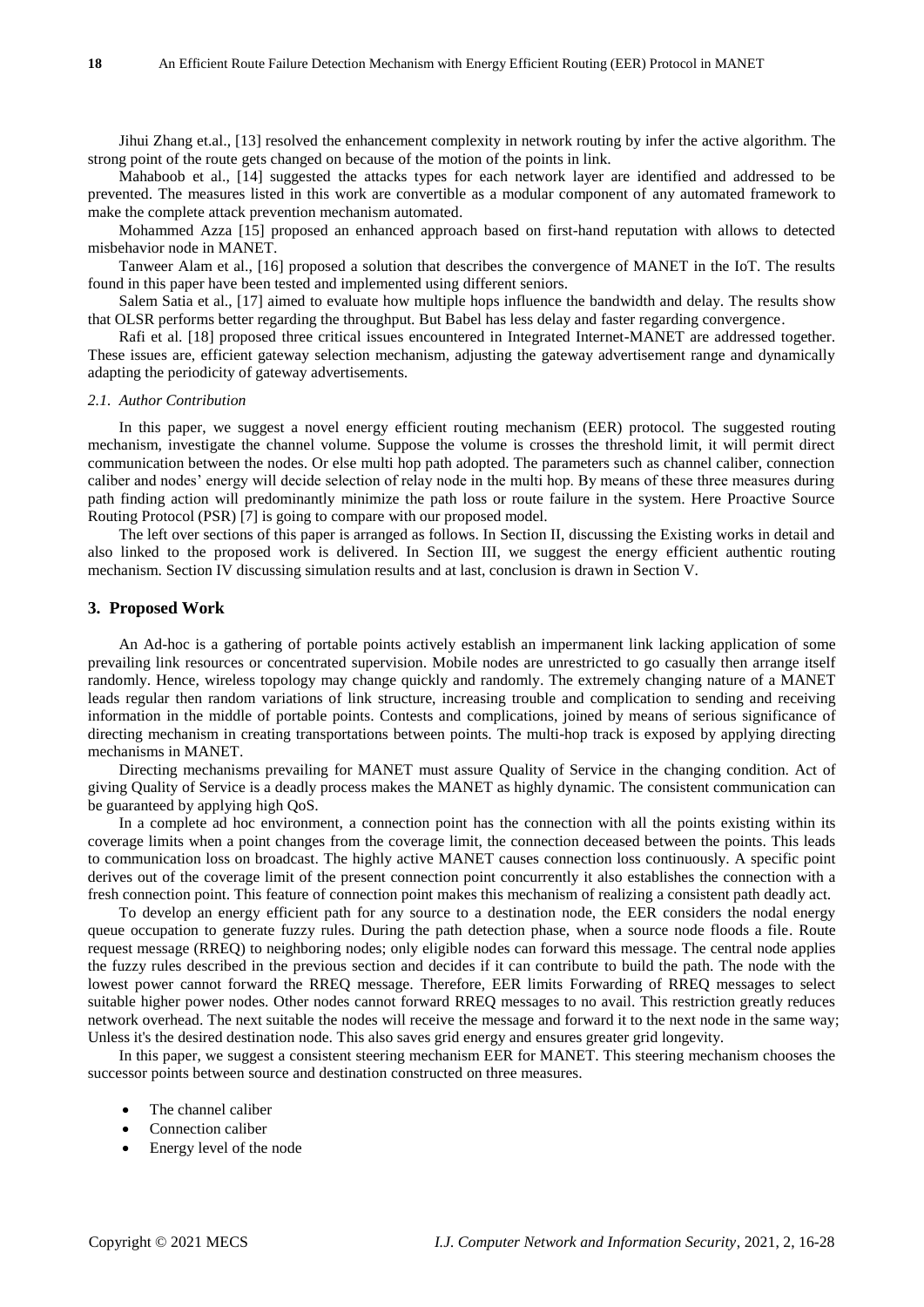### *3.1. Channel caliber*

In mobile Adhoc Networks, node-to-node channel quality varies swiftly. The variation in channel quality severely affects the QoS offered by MANET communication. The channel quality is the information about how good/bad the communication channel is. The quality of the channel exists between two nodes is measured based on Signal to Noise Ratio(SNR), Signal to Interference plus Noise Ratio (SINR) so, the information about channel quality comprises Received Signal Strength Indication (RSSI) and Bit Error Rate (BER)

The channel caliber implies that readiness of the path while communication between end points. Calculating the nosiness in the path will assistance us to apply the resource efficiently to confirm consistent routing. This parameter is applied to minimize the jitter by distribution of the resources effectively [15]. The signals are spread over the network medium. This parameter is stated as frequency at which information consistently communicated through intermediate. The channel caliber (H) is computed by.

$$
H = G_t * G_r * \frac{\lambda}{4\pi d} \tag{1}
$$

Where,

Gt Starting Point Gain, Gr Receiving Point Gain,  $\lambda$  Positioning of Signal, d Distance among Starting Point and Ending Point.

*3.2. Connection Caliber*

Connection caliber is valued from the value of the recipient signal. In this proposed work, a navel conection caliber measure is presented. In order to calculate the connection caliber, the time duration of connection survives between the points is taken. In the suggested mechanism, we apply the connection caliber dimension to minimize the path loss in this unpredictable situation. Though, the correct picture of wireless connections in MANETs is a deadly job. But the fresh parameter can be simply evaluated built on the transmission limit, relative speed between the connection points. The time during which the connection persists between the connection points is calculated by:-

To calculate outstanding life time of a point, foremost we have to discover the space between connection points and its relative speed. Consider a link A-B, D = Distance among points A & B. Let  $(x1, y1)$  be the coordinates of point A and (x2, y2) be the coordinates of point B. Then, the remoteness is estimated by applying the formula

$$
D = \sqrt{((X_2 - X_1)^2 - ((Y_2 - Y_1)^2)}
$$
 (2)

- o R=Transmission range
- o The relative speed is given by the formula.

$$
\Delta V = V_A - V_B
$$

o Residual life time of the connection is

$$
T = (R - d)/\Delta V
$$

#### *3.3. Residual energy*

The MANET comprises of resource limited mobile nodes. The most important recourse to alive in communication is power for each node. The power is supplied to the wireless nodes using batteries. So, the efficient use of energy or power prolongs the mobile nodes.

The remaining energy level of the particular connection point is sum of existing otherwise outstanding power in particular point. The remaining energy is calculated by:-

$$
R_E = I_E - (N_B * T_P) \tag{3}
$$

Where,

 $I_F \rightarrow$ Initial energy

 $N_B \rightarrow$ No of bytes communicated

 $T_P \rightarrow$ Broadcast power per byte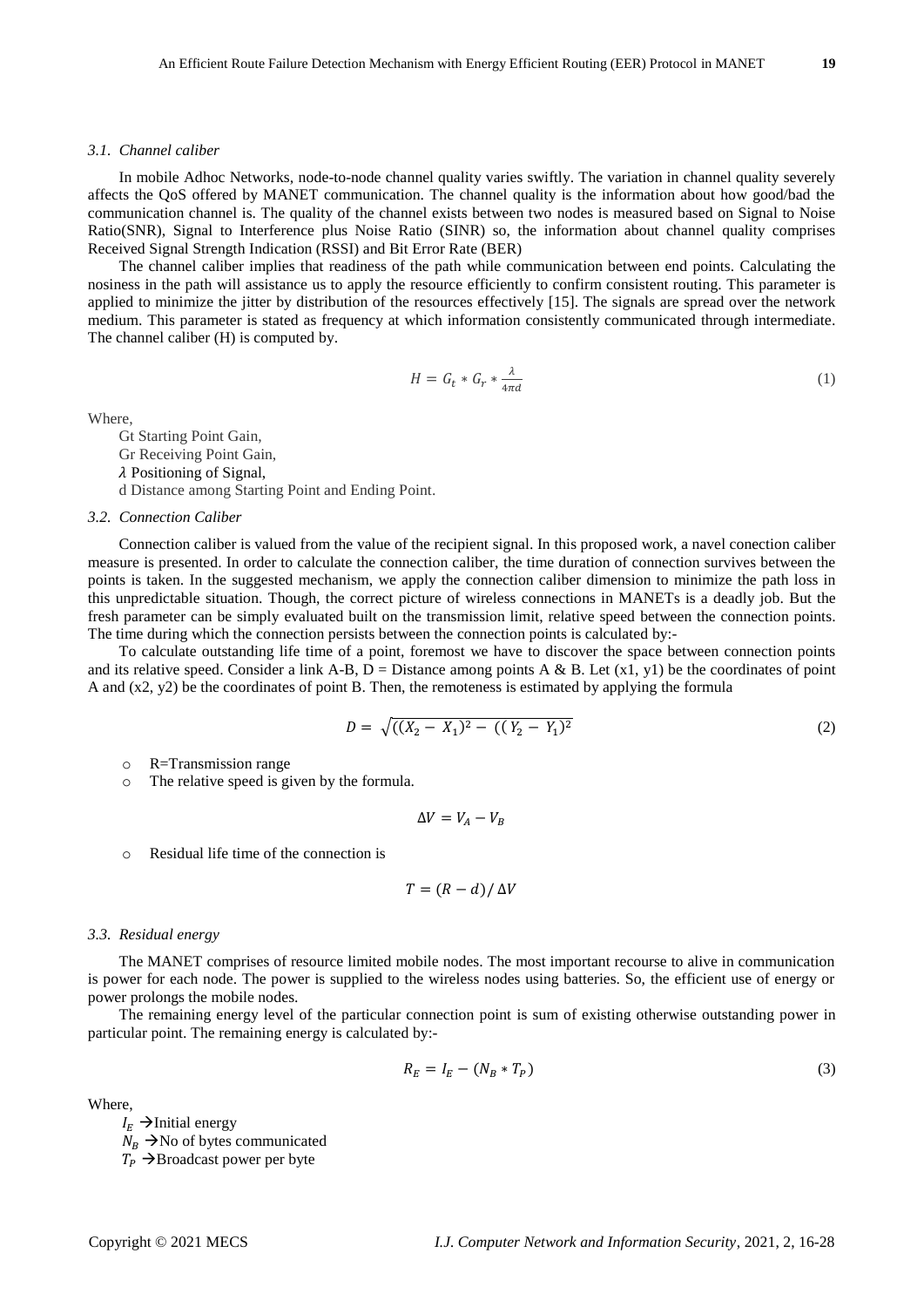

#### Fig.1. Proposed scheme block diagram

The blocks described in Fig. 1 to discover the reliable multi-hop path are explained briefly in the following algorithm.

## *3.4. Algorithm*

The steps involved in EER routing strategy is as follows: -

- Initially, the source node checks the path survives between itself and the terminus. The Channel caliber is the degree at which the information can be unfailingly communicated over the channel.
- If the channel caliber is greater than certain brink, the source point transmits critical data directly or it will transmit the data through relay nodes. To ensure the reliable communication and energy efficiency, the source node selects the convey nodes in the below mentioned style.
- The source point transmits the Request to Relay (RTR) packets to its neighbor nodes. The RTR packet set the relay field as 1 and attaches the destination address in the header field.
- The relay node that they are nearer to the end point than the starting point node will send the Clear to Relay (CTR) packets to starting point.
- Starting point selects relay point based on the **channel caliber, link residual life and the power level** of mobile point and forward its data frame towards the destination.
- The source will wait for the acknowledgement packets from the end point.
- If it receives the acknowledgement container within the certain interval, it sends the next data frame or it will retransmit the last data frame.
- The ACK is unicasted to the source node through same path, so we can reduce the ACK overhead.

In Mobile Ad-hoc Network, the unplanned path failure is because of medium dying, path loss and lowest energy in the point canal dying roots intrusion network. Hence Quality of Service gets minimized. The connection loss in the network directs to reformation of path. The regular path renovation roots jitter and complexity. Whenever the point in the route gets left, the route to be reestablished. Hence, the suggested mechanism minimizes the path loss with the support of the parameters like channel caliber, connection caliber and remaining energy in the node. This further helps to choose the promoting point in the route.

# **4. Simulation Results**

We carried out a sequence of tryouts in which the point rapidity differs 5 to 20 m/s. Points spread in the extent of 1100×1100m. Constant Bit Rate (CBR) flow produced. The data transmission rate aimed at passage 2Mb at the beginning period. Information is arranged later 0.05ms. Complete replication model measures mentioned in Table I.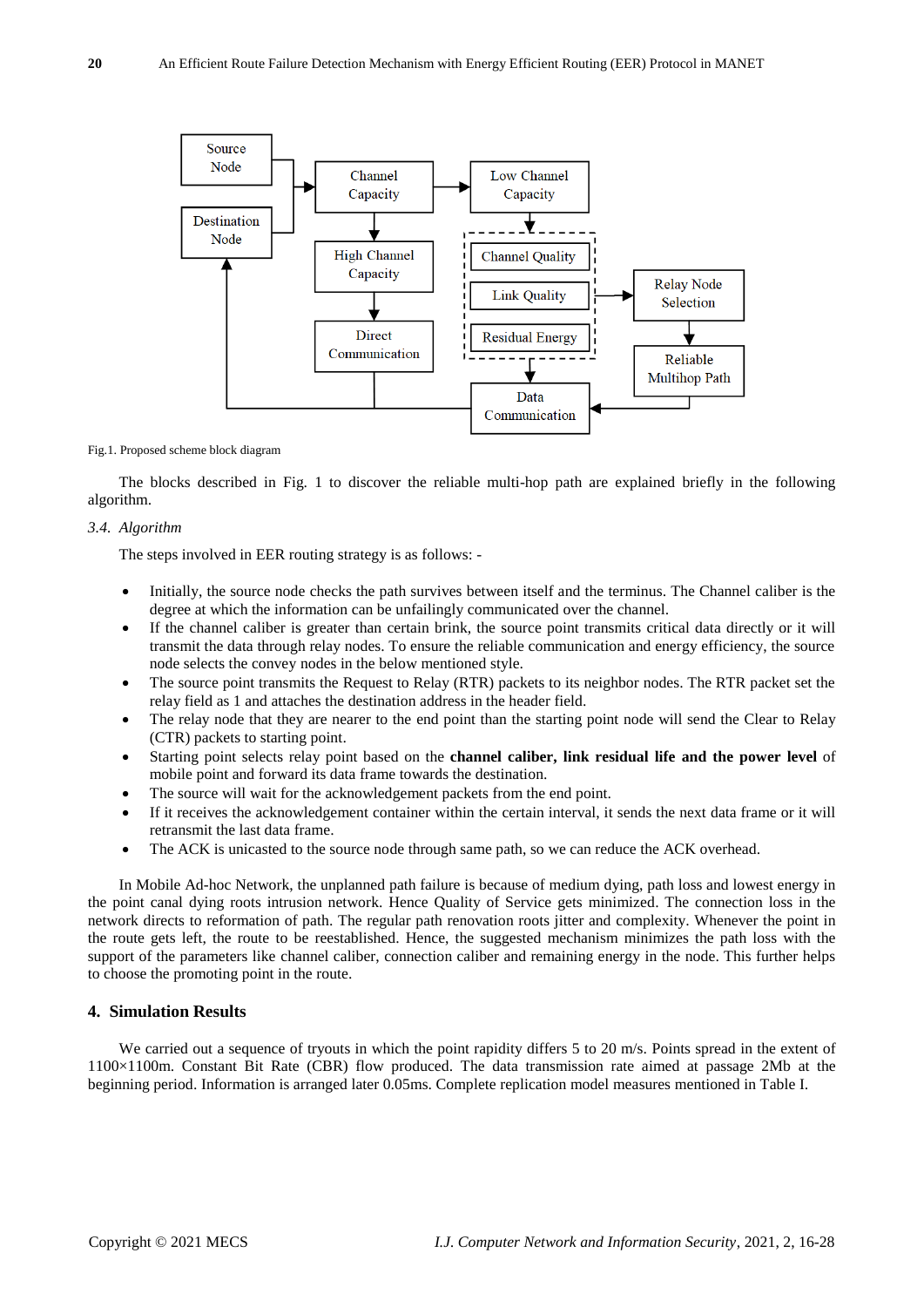### Table 1. Simulation Measures

| Parameter Type            | Parameter Value      |
|---------------------------|----------------------|
| Replication period        | 20ms                 |
| Replication space         | $1500 \times 1100$ m |
| <b>Movement Swiftness</b> | $5,10,15,20$ m/ms    |
| Route deprivation model   | Two Ray Ground       |
| Canal transmission rate   | 2Mbps                |
| <b>MAC</b>                | 802.11               |
| Communication range       | 250m                 |
| Traffic flow model        | CBR                  |

#### *4.1. Simulation Results*

NS2 is Network Simulator Version 2. It is an open-source emulator intended predominantly for study in this field. To design the graph, X-graph is used. The functioning assessed by applying the measures such as packet loss ratio, Sachet transfer proportion, throughput, routing complexity and end to end interval.

The Sachet transfer proportion is the proportion of the information sachets distributed to the terminus effectively. The Packet transfer ratio is used to calculate the excellence of link. The procedure applied to discover the Proportion of packet transfer is:

$$
PDR = \frac{No \ of \ packets \ delivered}{Time} \tag{4}
$$

Fig.2(a) stretches the chart for Sachet transmission proportion. Chart displays that; projected system offers good throughput. The projects mechanism beats for several motion speediness. Fig.2 (b) gives the contrast study yield of projected mechanism using current pattern PSR. The projected mechanism gives good results than PSR. Increase in the Sachet distribution proportion specifies that it improves the behavior of the complete network.



Fig.2(a). Packet Transfer Proportion investigation for many movement swiftness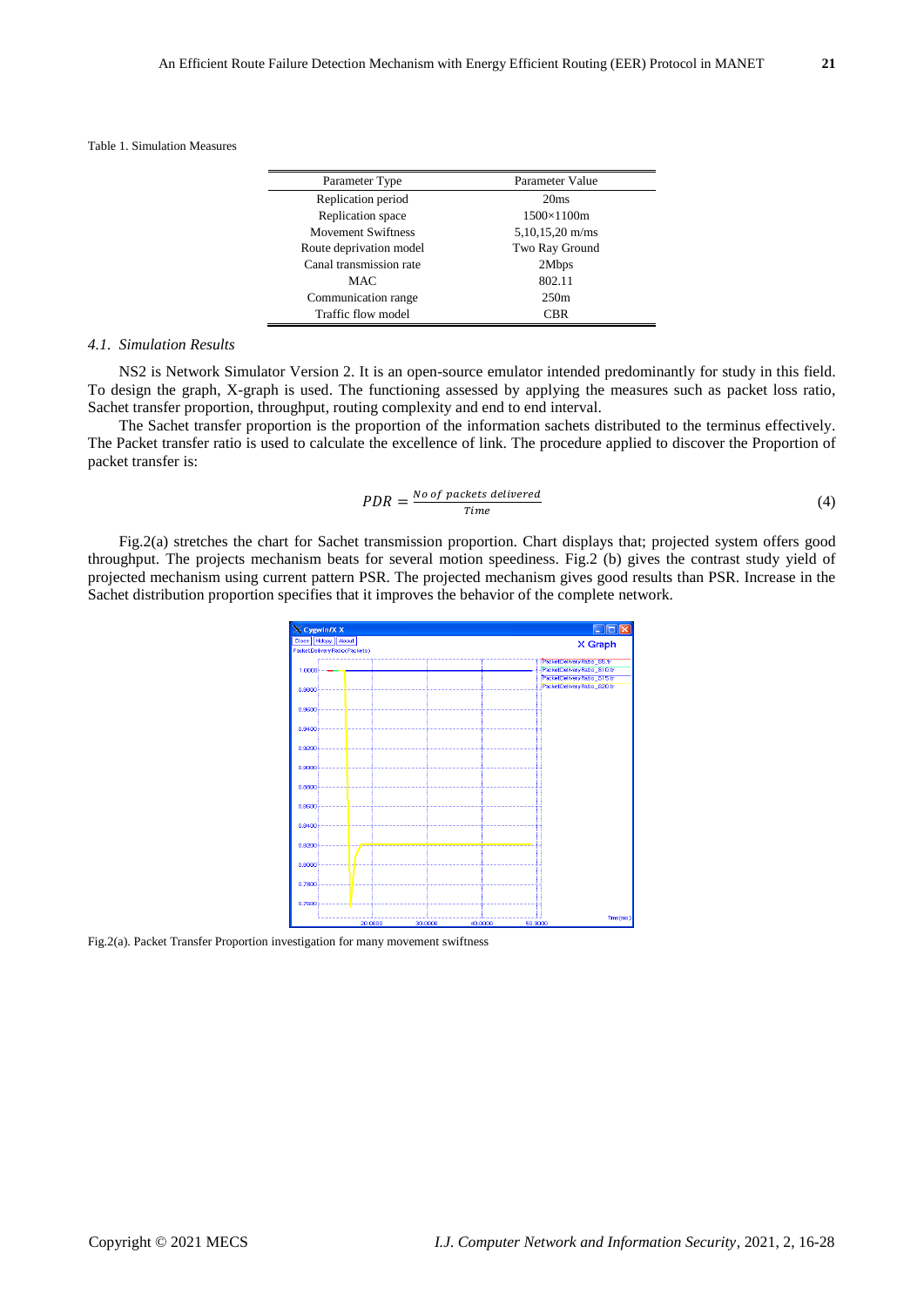| X xgraph                     |         |         |         |         |                               |
|------------------------------|---------|---------|---------|---------|-------------------------------|
| Close   Hdcpy   About        |         |         |         |         | X Graph                       |
| PacketDeliveryRatio(Packets) |         |         |         |         |                               |
|                              |         |         |         |         | Packet Delivery Ratio_P2R2.tr |
| 1.0000                       |         |         |         |         | Packet Delivery Ratio PSR.tr  |
| 0.9800                       |         |         |         |         |                               |
| 0.9600                       |         |         |         |         |                               |
|                              |         |         |         |         |                               |
| 0.9400                       |         |         |         |         |                               |
| 0.9200                       |         |         |         |         |                               |
| 0.9000                       |         |         |         |         |                               |
| 0.8800                       |         |         |         |         |                               |
| 0.8600                       |         |         |         |         |                               |
| 0.8400                       |         |         |         |         |                               |
|                              |         |         |         |         |                               |
| 0.8200 <sub>1</sub>          |         |         |         |         |                               |
| 0.8000                       |         |         |         |         |                               |
| 0.7800                       |         |         |         |         |                               |
| 0.7600 <sup>1</sup>          |         |         |         |         |                               |
| 0.7400                       |         |         |         |         |                               |
| 0.7200 <sub>1</sub>          |         |         |         |         |                               |
|                              |         |         |         |         |                               |
| 0.7000                       |         |         |         |         |                               |
| 0.6800                       |         |         |         |         |                               |
| 0.6600                       |         |         |         |         |                               |
| 0.6400                       |         |         |         |         |                               |
| 0.6200                       |         |         |         |         |                               |
| 0.6000                       |         |         |         |         |                               |
|                              |         |         |         |         |                               |
| 0.5800                       |         |         |         |         | Time(ms)                      |
| 10,0000                      | 20,0000 | 30,0000 | 40,0000 | 50,0000 |                               |

Fig.2(b). Packet Transfer Proportion evaluation study with PSR



Fig.3(a). Packet Damage Proportion study for several movement swiftness



Fig.3(b). Packet Damage Proportion evaluation investigation by PSR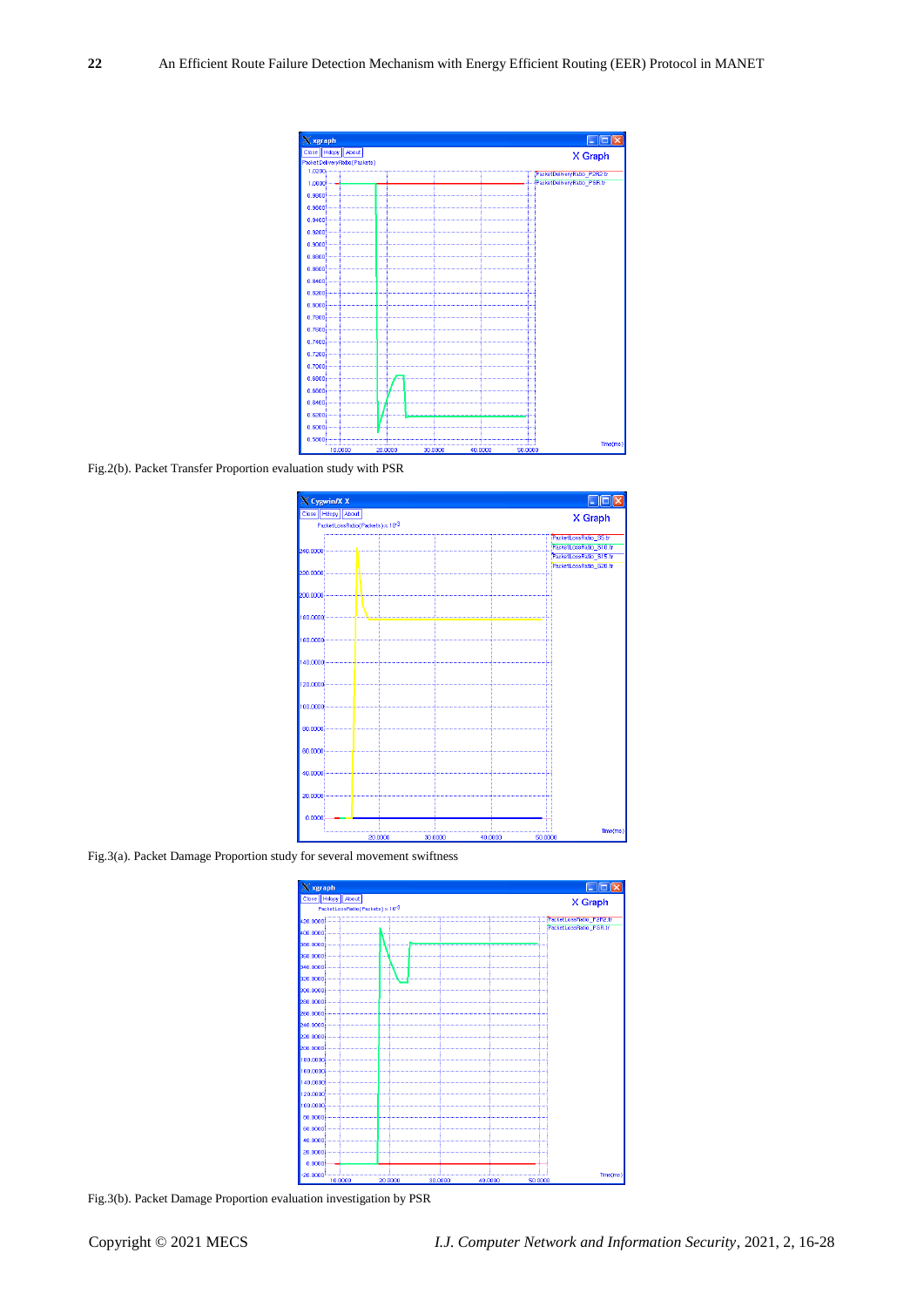The Sachet damage proportion is applied to calculate the value of the network given by the suggested mechanism. Fig. 3(a) displays the chart for Sachet damage proportion of the suggested mechanism in different replication atmosphere of dissimilar point swiftness. The Sachet damage proportion of this method is unexpected minimum value for different movements. The proposed scheme is related with the PSR methodology. PSR method shows higher than suggested scheme as shown in Fig. 3(b). Minimum in the Sachet damage proportion shows that the good performance network.



Fig.4(a). Evaluation of routing complexity for many mobility speeds



Fig.4(b). Routing complexity assessment study with PSR protocol

The communication complexity is the addition of the no. of containers communicated to observe the path to achieve the end point. The communication complexity is evaluated by the formula

$$
Routing Overhead = \sum (N_{RREQ} - N_{RREP})
$$
\n
$$
(5)
$$

Where,

 $N_{RREO}$   $\rightarrow$  No. of Routing requesting packets  $N_{RREF} \rightarrow$ No. of Routing replying packets

The communication complexity rises whereas growing the speed of the point, then its leftovers persistent while growing the node count as displayed in Fig.4(a). The outcome revealed Fig.4(b) shows that the communication complexity in PSR is greater than the projected method as PSR develop the BFS to notice the route to each end point.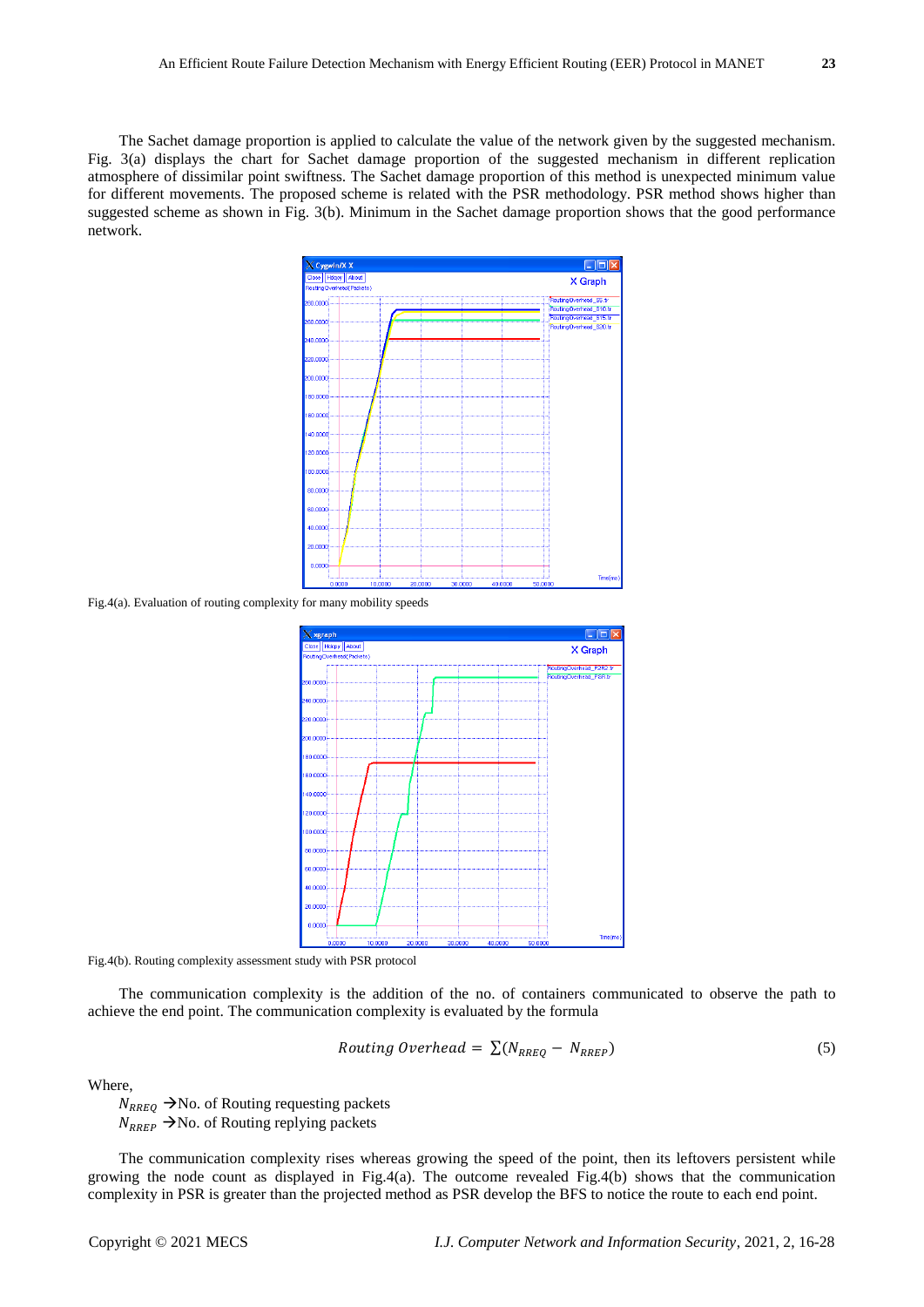The remaining energy (Existing Level) is evaluated by applying the formula

$$
Residual Energy = E_r - (n * P_r)
$$
\n(6)

Where,

 $E_T \rightarrow$ Total Energy  $n \rightarrow$ No. of Transmission happened  $P_T \rightarrow$ Transmission Power

Fig.5(a) displays the projected system eats minimum energy since choosing high volume point to advance the packets near the end point. It clearly tells that the projected method gives the better energy level so that it gives good life for the battery. The evaluation study of the projected method with the current communicating method PSR is displayed in Fig. 5(b). The energy used by PSR is higher than the energy consumed by our proposed scheme. So, the energy of the various points in the network is high for the projected method once related with the current method PSR.



Fig.5(a). Energy level study for several movement swiftness



Fig.5(b). Energy level evaluation study through PSR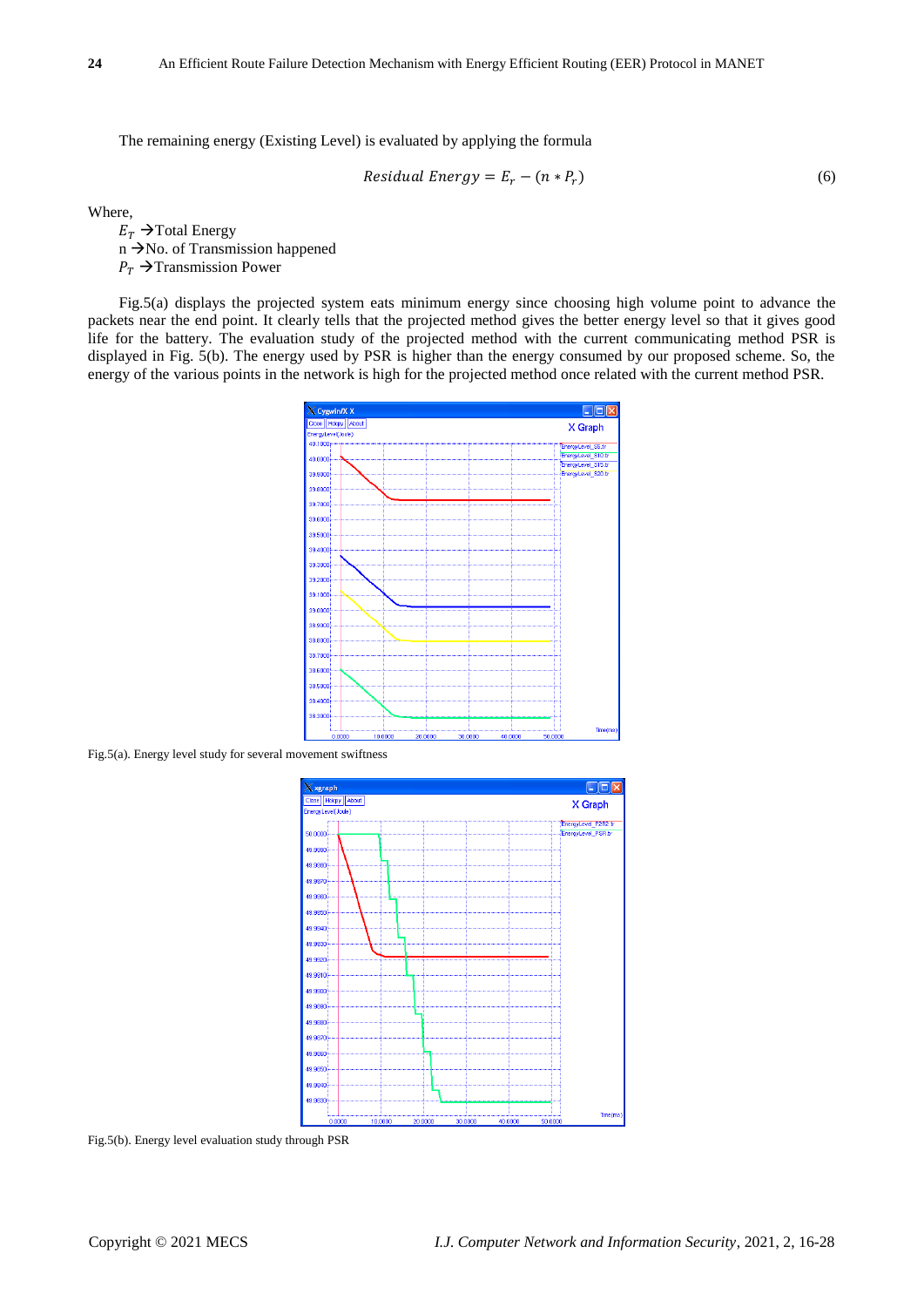

Fig.6(a). End to end delay study intended for many movement swiftness



Fig.6(b). End to end delay evaluation study for PSR

The time engaged by the starting point to send the packet effectively to the end point is known as End to End delay. Procedure applied to evaluate the End to End delay is

$$
End\ to\ End\ Delay = A_r - \frac{s_r}{n} \tag{7}
$$

Where,

 $A_T \rightarrow$ Arrival Time  $n \rightarrow$ Number of Connections  $S_T \rightarrow$ Sent Time

Fig. 6(a) displays that the End to end study of projected method. Stay rises as going swiftness of point rises. Then mall difference will be there. The projected method directs to endured delay only in the entire network. Fig. 6(b) displays the projected routing method directs to low interval when associated through current style with PSR.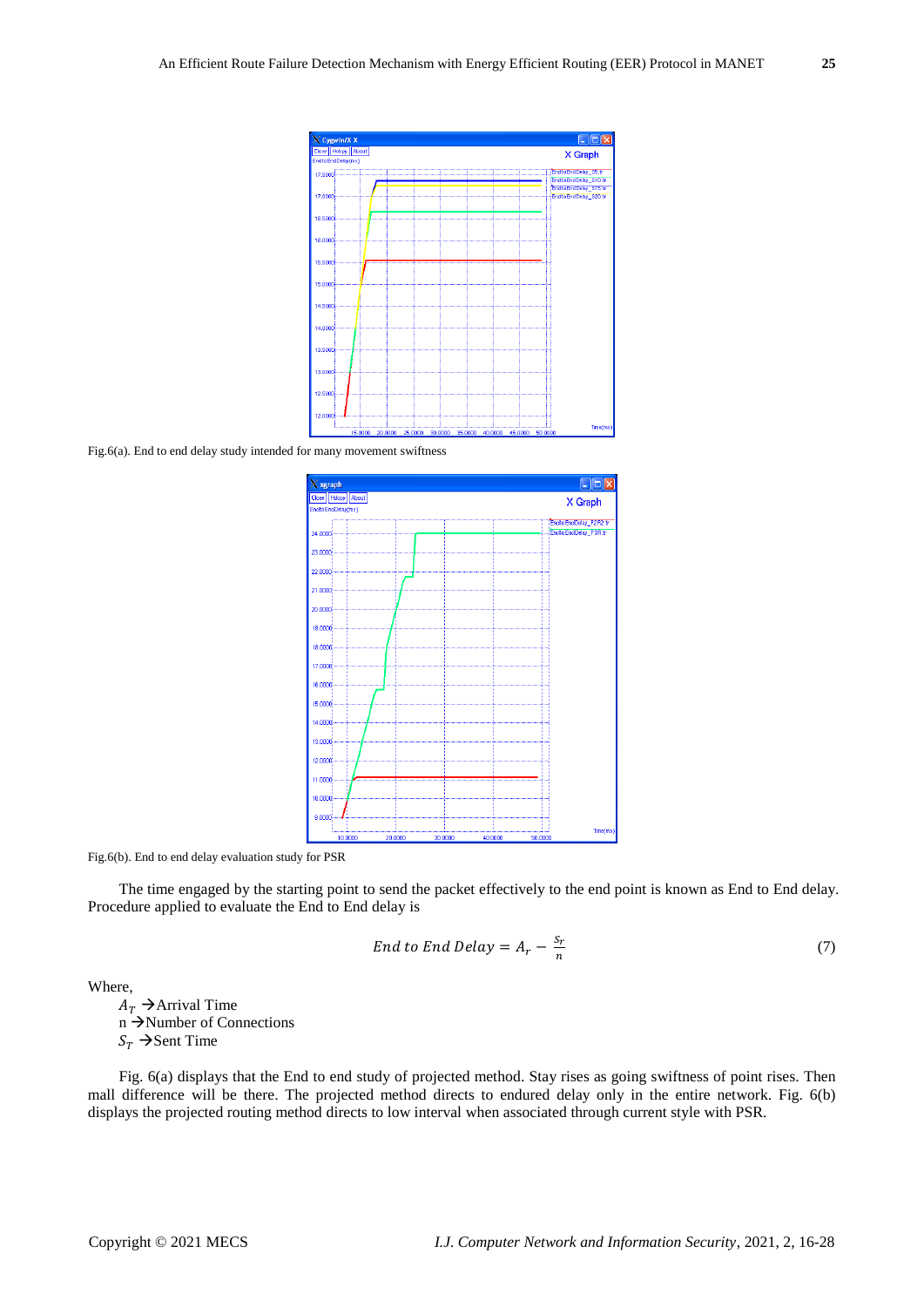

Fig.7(a). Throughput study-projected system for several movement swiftness



Fig.**7(**b). Throughput assessment study through PSR

The Throughput is evaluated with the formula

$$
Throughput = \frac{No \ of \ packets \ delivered}{Time \ period}
$$
\n(8)

The scheme offers good throughput whereas the point is move forward while related to the point with maximum speed as displayed in Fig. 8(a). The relative study of the projected method with current communicating strategy PSR is provided by plot displayed in Fig. 8 (b). The projected methodology can talented to assurance Quality of Service supplies in this heavy uncertain condition.

The projected system performance is evaluated by relating it with PSR scheme. The found results are given as Table II.

| <b>Parameter</b>               | <b>EER</b> | <b>PSR</b> |
|--------------------------------|------------|------------|
| Output                         | 99.96%     | 86.4757%   |
| Sachet Transfer Proportion     | 99.78%     | 69.91%     |
| Packet Loss Ratio              | 0.24%      | 26.22%     |
| End to End Interval            | 0.778%     | 11.3215%   |
| <b>Transmitting Complexity</b> | 10.561%    | 34.899%    |
| <b>Energy Level</b>            | 99.986%    | 99.98%     |

|  | Table 2. Comparative Analysis |  |
|--|-------------------------------|--|
|--|-------------------------------|--|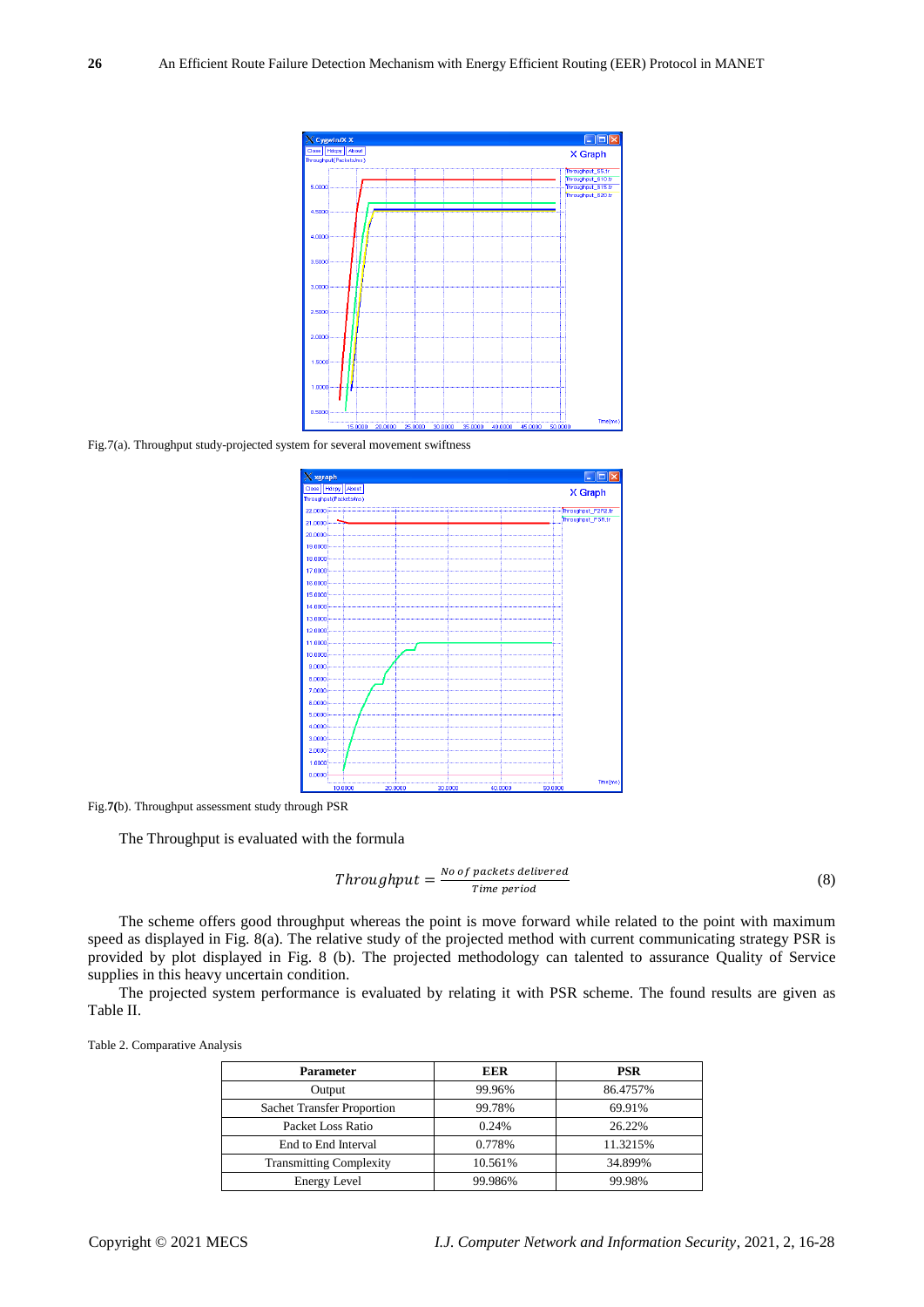With the help of the obtained results, the projected method yields 13.48% of throughput higher than the existing routing scheme PSR. Higher throughput indicates that the better performance of the projected method. The projected method can provide 99.78% packet delivery ratio when we configure the nodes according to the parameters specified in Table I. Mean while, the existing routing scheme yields 69.9% of sachet transfer proportion for similar network environment. From overall packets transmitted, 0.24% of the packets have dropped due the dynamic nature of the MANET for EER. However, the existing routing scheme PSR dropped 26.22% of the total transmitted packets. The projected method EER perform better for 10.53% in terms of end to end interval. Routing overhead of projected method is 24.34% lower than the existing directing method PSR. The difference between the projected and the existing scheme in terms of energy level is about 0.015%. Thus, the overall performance of the projected method is much better than the existing method.

#### **5. Conclusion**

The system we projected in this paper is the much essential routing methodology in the highly dynamic mobile adhoc environment. This paper projects a fresh routing procedure called energy efficient routing protocol (EER). This routing mechanism applied vital measures directs to path loss in mobile ad-hoc network whereas determine path on the request. The projected scheme gives good performance even in boosting the mobility. When comparing with the existing scheme PSR, the projected scheme output showing better performance. The packet loss of the projected scheme is minimal as compared with existing scheme PSR. The results obtained by the simulation clearly show that the routing complexity in the existing PSR is more than the projected EER. It also reveals that the projected scheme is energy efficient since it is choosing reliable nodes to move the data further to reach the destination. The simulation results also show that the projected scheme supports dynamic networks by achieving low delay while comparing with existing PSR. Channel Caliber, connection caliber and Remaining Energy level are the three vital measures we are taken in to account. Proper inspection of remaining energy of the path between the ends, minimizes the path loss while communication. Examination of Connection Caliber while path finding procedure rises the complete throughput. Energy remained while forwarding exercise will decrease the end system failure during communication. All results of simulation reveal that, projected mechanism gives improved show for several mobility speed.

## **Acknowledgements**

I would like to thank my supervisor, Professor Dr. N. Sankar Ram for his continuous encouragement and support. I also like to thank all my co-authors and my colleague who helped me out in completing this paper.

## **References**

- [1] Karim El Defrawy, Gene Tsudik, "Privacy-Preserving Location-Based On-Demand Routing in MANETs", IEEE, December 2011.
- [2] Ming Yu, Mengchu Zhou and Wei Su, "A Secure Routing Protocol against Byzantine Attacks for MANETs in Adversarial Environments", IEEE, April 2008.
- [3] Kiran Manjappa, Ram Mohana Reddy Guddeti, "Mobility aware-termite: a novel bio inspired routing protocol for mobile adhoc networks", IET Networks, December 2013.
- [4] Sunho Lim, Chansu Yu; Chita R. Das, "RandomCast: An Energy-Efficient Communication Scheme for Mobile Ad Hoc Networks", IEEE, January 2009.
- [5] Shivashankar Golla Varaprasad,Suresh Hosahalli Narayanagowda, "Implementing a new power aware routing algorithm based on existing dynamic source routing protocol for mobile ad hoc networks", IEEE, June 2014.
- [6] Cong Liu, Jie Wu, "Virtual-Force-Based Geometric Routing Protocol in MANETs", IEEE, June 2008.
- [7] Zehua Wang, Yuanzhu Chen; Cheng Li, "PSR: A Lightweight Proactive Source Routing Protocol For Mobile Ad Hoc Networks", IEEE, August 2013.
- [8] Lavanya. Poluboyina, Sivakumar Reddy. V, Mallikarjuna Prasad. A, "Evaluation of QoS Support of AODV and its Multicast Extension for Multimedia over MANETs", International Journal of Computer Network and Information Security (IJCNIS), Vol.12, No.1, pp.13-19, 2020. DOI: 10.5815/ijcnis.2020.01.02
- [9] Ritu Sharma, "A Secure and Proficient Routing Protocol in Mobile Ad-hoc Networks using Genetic Mechanism", IJIRCCE, June 2016
- [10] A.Manikandan, S.Pradeep, "Quantitative Analysis of Network Arrangement in Randomized Appropriation in WSN" Journal of Chemical and Pharmaceutical Sciences, pp 181-184, 2017.
- [11] Michal Pióro,Dritan NaceYoann and Fouquet, "On Protected Traffic Routing in Wireless Networks with Partial Multiple Link Failures", IEEE Computer Society Washington, 2013.
- [12] Manikandan, A., & Rajarajachozhan, C. (2017). Artificial Bee Colony for Socially Aware Networking. Journal of Chemical and Pharmaceutical Sciences, 2, 299–301.
- [13] Jihui Zhang,Qian Zhang,Bo Li,Xiaonan Luo, "Energy-efficient routing in mobile ad hoc networks: mobility-assisted case", IEEE, Jan 2016.
- [14] Mahaboob Sharief Shaik, Fahad Mira, " A Comprehensive Mechanism of MANET Network Layer Based Security Attack Prevention ", International Journal of Wireless and Microwave Technologies (IJWMT), Vol.10, No.1, pp. 38-47, 2020.DOI: